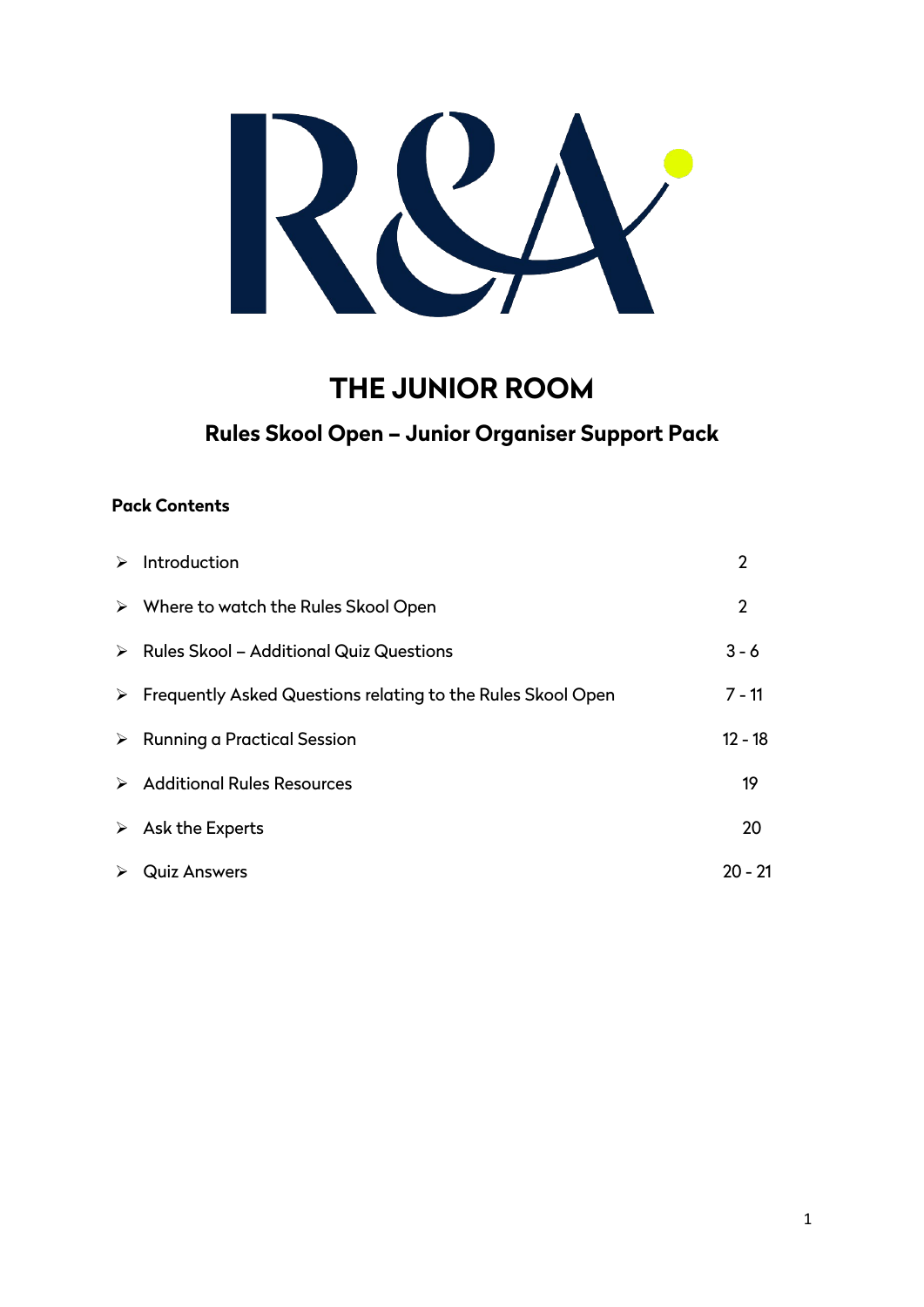

#### **Introduction**

#### **Junior Organiser Support Pack**

Golf is normally played without a referee, so it is important for golfers to learn the Rules, whatever their age. Knowing the Rules helps players to understand what they can and cannot do and knowing all the relief options can result in them making better decisions and help them to save shots.

The purpose of this pack is to provide Junior Organisers with additional support in helping juniors to learn and understand the basics of the Rules of Golf, and in particular the Rules that are covered in the Rules Skool Open Videos. This pack will be developed further in the coming months as we receive feedback on the materials.

#### **The Rules Skool Open**

The Rules Skool Open is an R&A video playlist for junior golfers wanting to learn about the Rules of Golf.

Each of the ten episodes follows the progress of featured player George Harper Jnr as he gets to grips with the Rules of Golf when faced with a number of different situations during the championship.

Claire Hargan of The R&A's Rules team joins the commentary to explain how the Rules are applied in each situation while her colleague Conor Finlay becomes 'Conor on Course' to provide practical demonstrations for young golfers to build their knowledge and understanding of the Rules.

#### **Where to Watch the Rules Skool Open**

The Rules Skool Open videos are available on the following R&A platforms:

| Youtube:                                              | <b>The R&amp;A's YouTube Channel</b>    |
|-------------------------------------------------------|-----------------------------------------|
| <b>Rules of Golf App:</b>                             | <b>iOS App</b>                          |
|                                                       | <b>Android App</b>                      |
| Twitter:                                              | https://twitter.com/RandA               |
| Facebook:                                             | The R&A                                 |
| Instagram:                                            | https://www.instagram.com/therandagolf/ |
| Randa.org:<br>https://www.randa.org/rules-junior-room |                                         |

The Rules Skool videos have also been made available to many national golf associations and other golf organisations, so they may also have the videos available to view on their own platforms.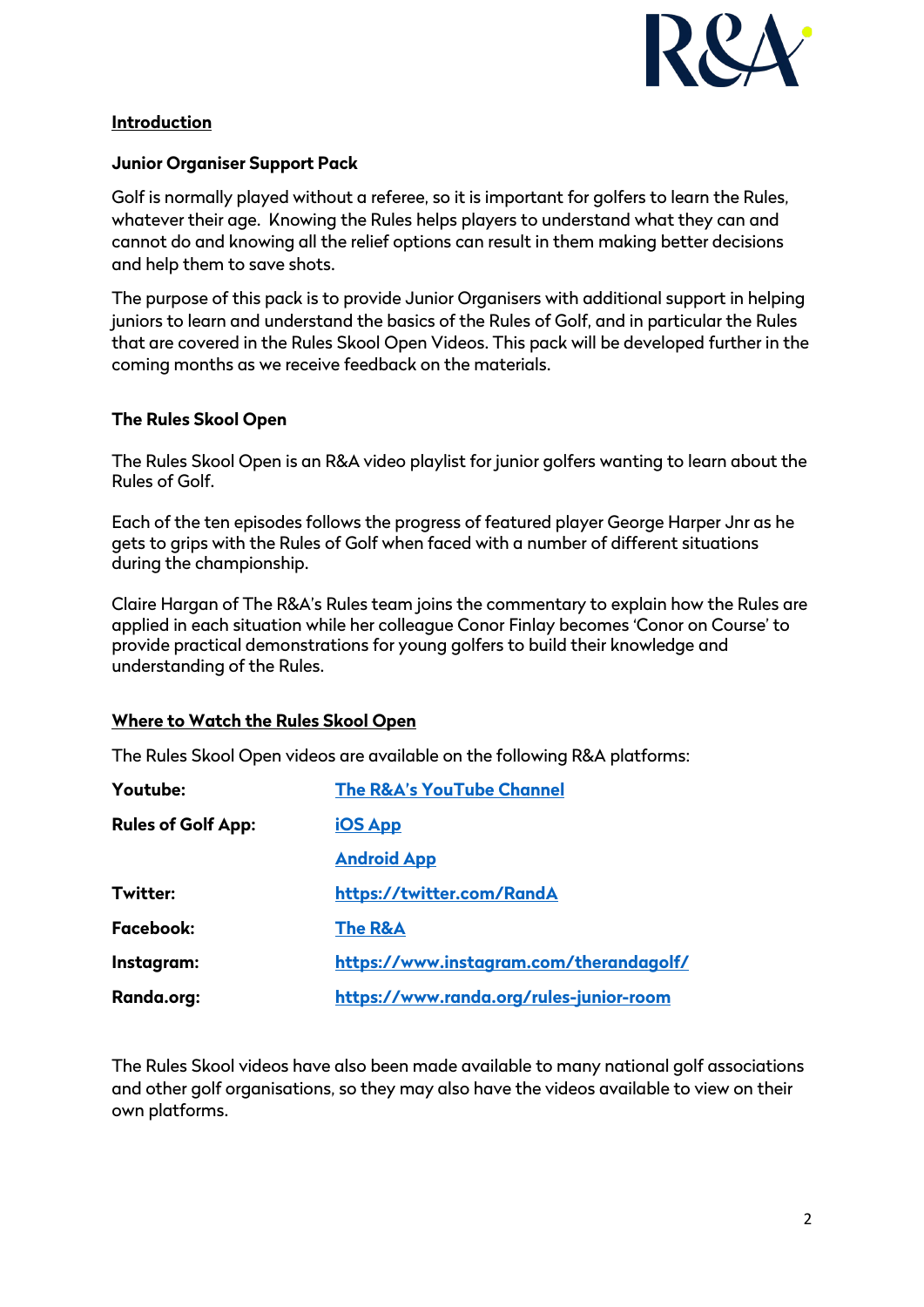

### **Rules Skool – Additional Quiz Questions**

The Junior Room section of the R&A App and Website contain 10 quiz questions, one for each of the Rules Skool Episodes. The following two sets of quiz questions are extra questions that are again based on the Rules covered in the videos, but this time, the order of the questions is random.

You could hand these out for your juniors to try at home, test them out individually or in teams at the end of a coaching session.

The back 9 questions are intended to be a little tricker than the front 9 questions, so you might want to save the back 9 questions for your older and / or more experienced golfers.

There is also a play-off question for when there is a tie and you want to award a prize to the best score.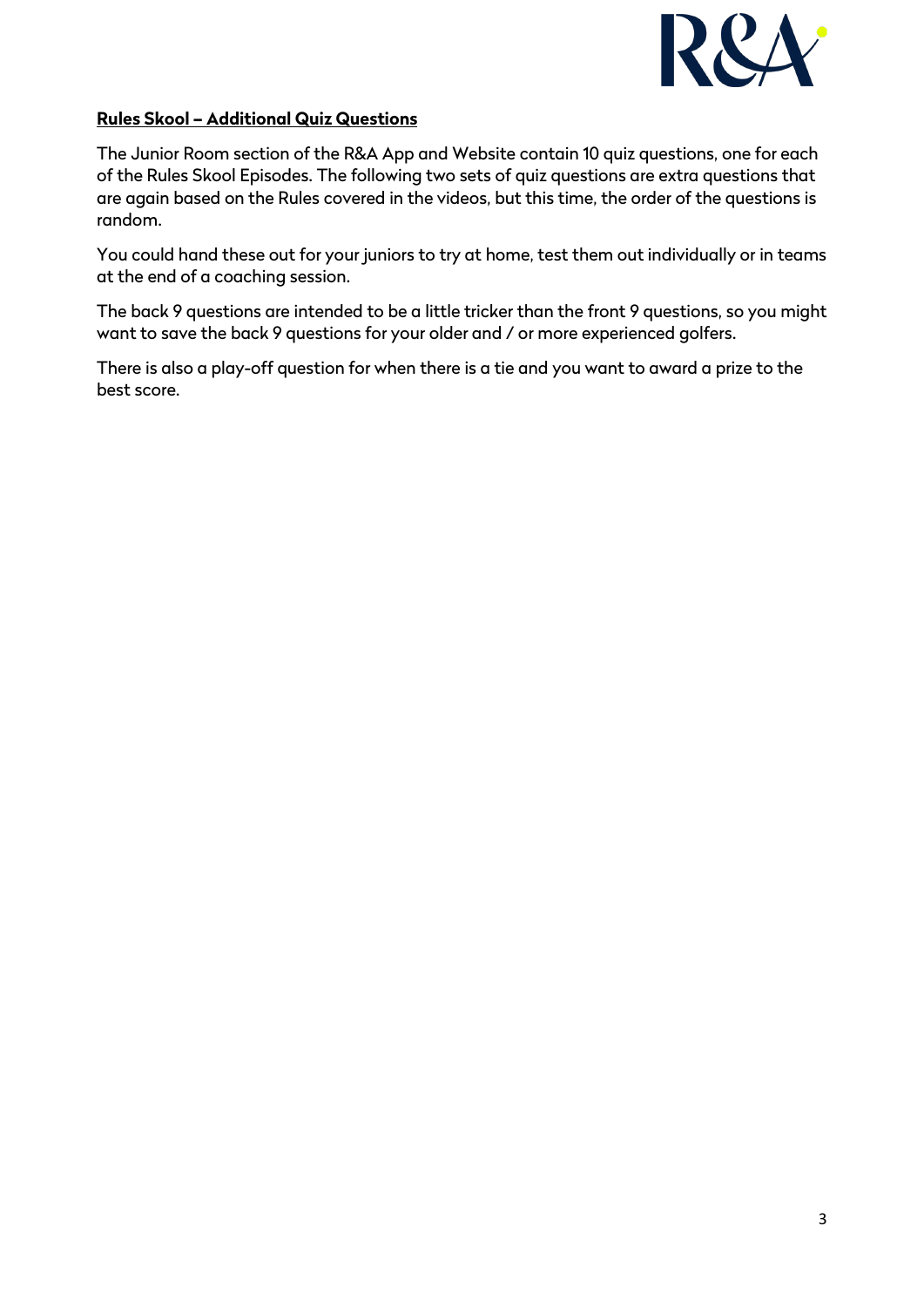

# **Front 9 Quiz**

- 1. When playing from the teeing area, you must always hit the ball from a tee.
	- A. True.
	- B. False.
- 2. If you need to measure a club-length to show you the relief area in which you must drop, what club should you use?
	- A. Any club in my bag.
	- B. The longest club anyone in my group is carrying.
	- C. The longest club in my bag (except my putter).
- 3. When taking relief from a red penalty area, when do you have a two club-length relief area in which to drop?
	- A. Stroke-and-distance relief.
	- B. Back-on-the-line relief.
	- C. Lateral Relief.
- 4. How much time do you have to find your ball from when you start to search for it?
	- A. As long as I want.
	- B. 3 minutes.
	- C. 5 minutes.
- 5. Which of the following is NOT allowed when your ball is in a penalty area?
	- A. Removing stones and leaves in the penalty area.
	- B. Touching water with your backswing for a shot.
	- C. Taking free relief from an animal hole.
- 6. What are you NOT allowed to remove from the bunker, before you play.
	- A. Sticks, stones and leaves.
	- B. A rake.
	- C. Sand from behind your ball.
- 7. When taking relief from a cart path, you drop your ball for the first time. The ball lands inside the relief area, but comes to rest outside the relief area. What do you need to do next?
	- A. Play the ball from there.
	- B. Drop a ball in the relief for a second time.
	- C. Place the ball on a tee so it is easier to hit.
- 8. Which of the following should you do to help you play at a good pace throughout the round?
	- A. Stand close to other players when they are playing their shots so you can keep talking to them.
	- B. Get ready to play your shot if you can while other players in your group are playing.
	- C. Run to the next tee to hit your shot while the other players in your group are finishing the previous hole.
- 9. When are you NOT allowed to play a provisional ball.
	- A. When you see your ball landing in a penalty area.
	- B. When you think your ball might be lost in a bush.
	- C. When you think your ball might be out of bounds.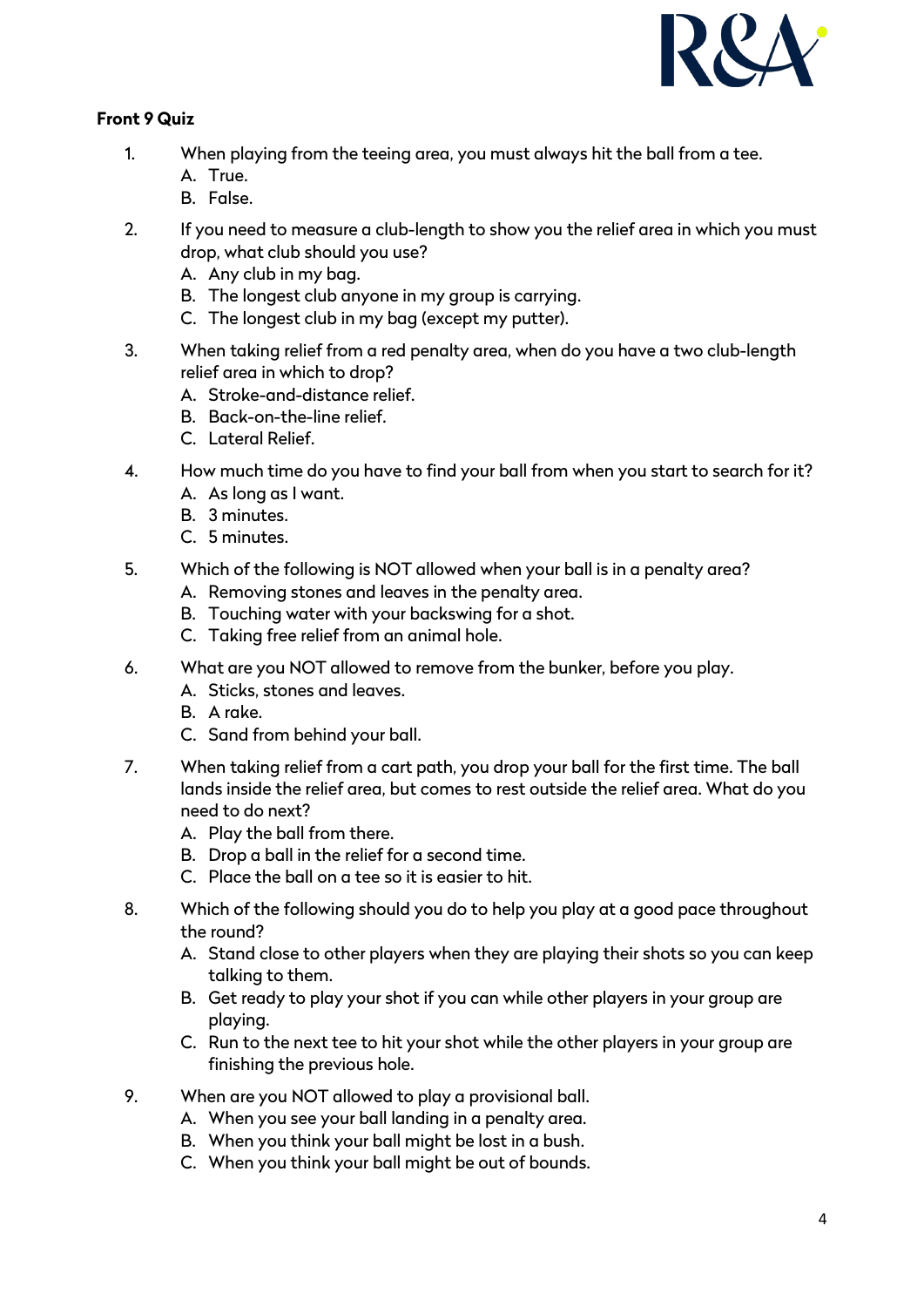

# **Back 9 Quiz**

- 10. When taking lateral relief from a red penalty area, where do you measure your two club length relief area from?
	- A. The point where the ball lies.
	- B. The point where the ball last crossed the edge of the penalty area.
	- C. Wherever you want.
- 11. When are you NOT allowed free relief?
	- A. When you are standing in a puddle of water to play a ball lying outside the puddle in the fairway.
	- B. When the ball is lying on grass, but you are likely to hit a cart path with your club on your follow through.
	- C. When there is a sprinkler between your ball and your feet, but the sprinkler is not interfering with your shot.
- 12. In stroke play, if you play your tee shot with your ball in front of the tee markers, what is the ruling?
	- A. You get two penalty strokes and must start the hole again by teeing off from inside the teeing area (before you start the next hole).
	- B. There is no penalty, but you must start the hole again by teeing off from inside the teeing area (before you start the next hole).
	- C. You can put a 10 on your scorecard for that hole and walk to the next tee.
- 13. When taking free relief from a cart path, which of the following is true?
	- A. You always get to drop on the fairway side of the path on the nicest spot you can find.
	- B. You might end up standing on the path, you just need to make sure the ball is dropped away from the path.
	- C. You must drop within one club-length of the nearest point of complete relief, no nearer the hole.
- 14. Which of the following actions are always allowed both on the putting green and on the fairway?
	- A. Removing sand and loose soil.
	- B. Moving loose impediments.
	- C. Marking, lifting and cleaning your ball.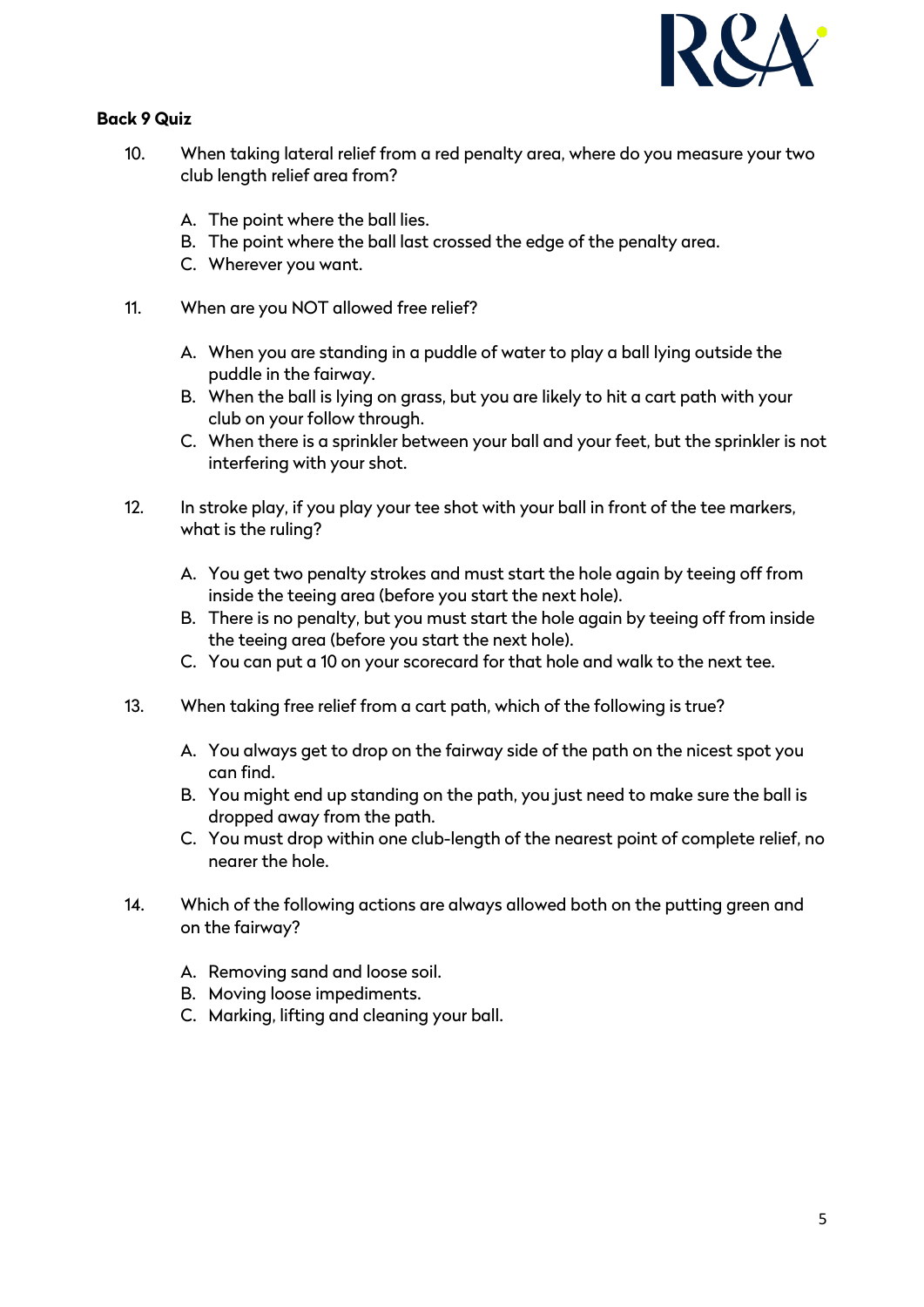

- 15. You hit your tee shot towards some bushes, so you decide to play a provisional ball. You can't find your first ball, so you continue with your provisional ball, which you hit onto the green and you hole the first putt. What is your score for the hole?
	- A. 3
	- B. 4
	- C. 5
- 16. When are you NOT allowed to touch the sand when your ball lies in the bunker?
	- A. When leaning on your club that's touching the sand, while waiting to play.
	- B. On your backswing for your shot.
	- C. On your follow through for your shot.
- 17. When are you allowed free relief?
	- A. When your ball is in a puddle of water in the rough.
	- B. When your ball is unplayable.
	- C. To drop out of a penalty area.
- 18. You find a ball in the thick rough, but you can't tell if it is yours. Which of the following actions is NOT required as part of the identification process?
	- A. Marking the position of the ball before you lift it.
	- B. Telling someone else in your group before you lift it.
	- C. Showing the identification mark on your ball to everyone in your group, to prove its yours.

#### **Play-off Question**

Q. How old was the youngest ever winner of The Open Championship?

See pages 20 - 21 of the pack for the answers.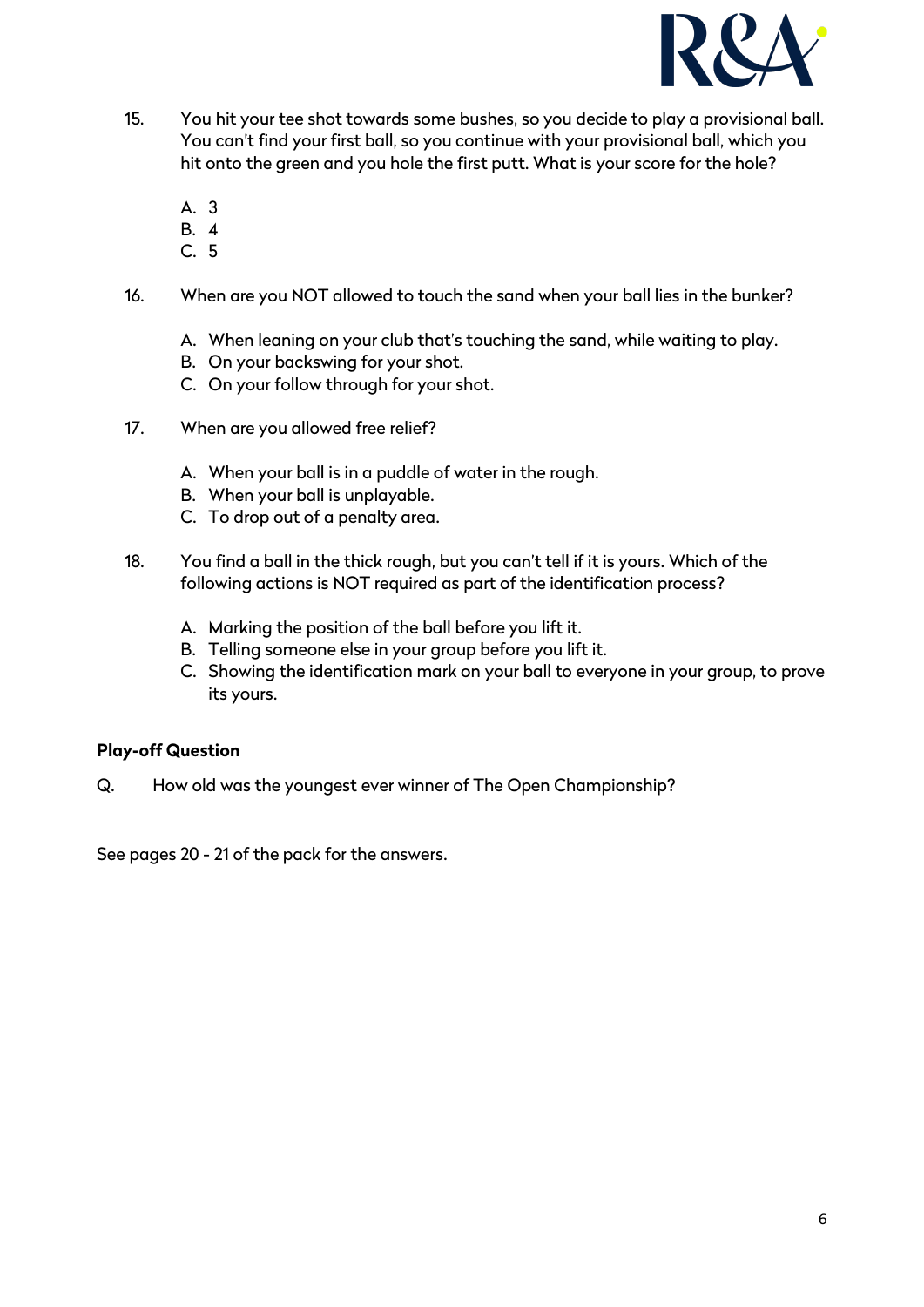

# **Frequently Asked Questions relating to the Rules Skool Open**

#### **Episode 1 - Starting Your Round**

- Q1. Do I always need to put my own identification mark on my golf ball?
- A1. No, but it is a good idea to do so, to make sure you can identify your ball from other balls of the same make and number.
- Q2. What is the maximum and minimum number of golf clubs I can have in my bag during the round.
- A2. There is no minimum number of clubs that you must have with you, but the maximum number of clubs you can start a round with is 14. If you start your round with less than 14 clubs, you could add clubs to your bag during the round up to the 14-club limit.
- Q3. What is meant by General Penalty?
- A3. If you get the General Penalty for breaching a Rule, that means you get two penalty strokes in stroke play and you lose the hole in match play.
- Q4. What happens if you play from outside the teeing area in match play?
- A4. In match play there is no penalty for playing from outside the teeing area. But, your opponent may require you to cancel your stroke, in which case you must play again from inside the teeing area. As your first stroke has been cancelled, the stroke played again from inside the teeing area will be your first stroke.

#### **Episode 2 - Free Relief from Abnormal Course Conditions**

- Q1. What are abnormal course conditions?
- A1. Abnormal course conditions include animal holes, ground under repair, immovable obstructions and temporary water. These types of conditions are not part of the challenge of playing the course and so you are normally allowed free relief away from the condition when they get in your way (i.e. interfere with your play) on the course, except when you are in a penalty area.
- Q2. What are immovable obstructions?
- A2. Immovable obstructions are man-made objects that cannot be easily moved. Common examples include; artificially surfaced roads and paths, buildings, sprinkler heads and drain covers.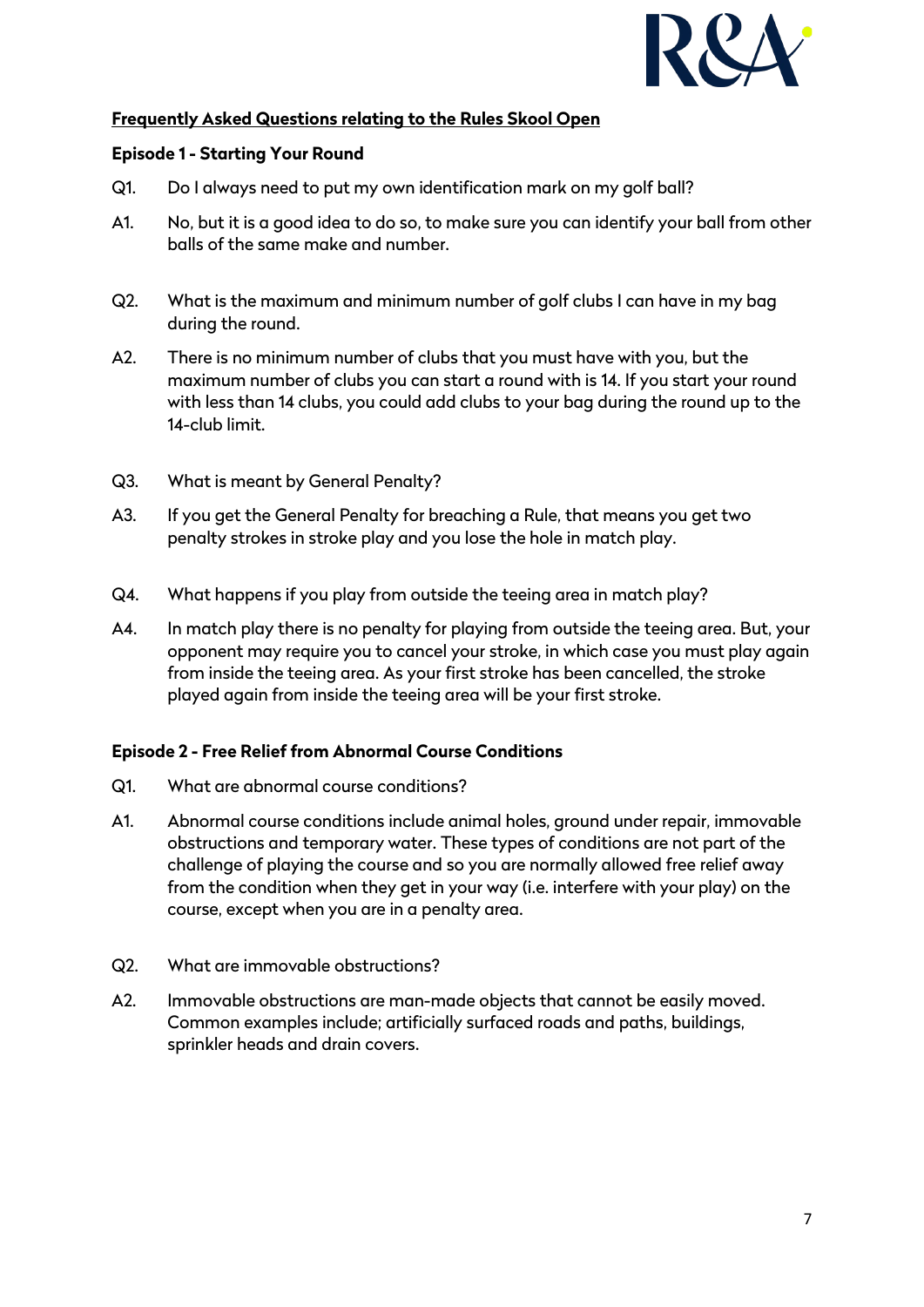

- Q3. When are you allowed free relief from abnormal course conditions?
- A3. You are normally allowed free relief from abnormal course conditions when your ball touches the condition, when any part of your swing would touch the condition or when your feet would touch the condition when you take your stance for the shot you are planning to play.
- Q4. Do I get free relief from an abnormal course condition that is on my line.
- A4. The only time you are allowed free relief from an abnormal course condition that is on your line is when your ball lies on the putting green.
- Q5. In the video George didn't mark the position of his ball on the cart path before he lifted it. Should he have done so?
- A5. The Rules don't require George to mark the position of the ball before lifting it to take relief, but it would have been a good idea for him to do so as that would have made it easier for him to check he had found the nearest point of complete relief.

Alternatively, George could have left the ball on the path until he had found his nearest point of complete relief.

- Q6. If George hadn't liked where he was going to have to take relief away from the cart path, could have put the ball back down on the original spot on the cart path without penalty?
- A6. If George hadn't liked where he was going to have to drop away from the path, he could have decided not to take free relief. But, as he had lifted his ball, he would get a one stroke penalty for moving his ball when he wouldn't normally be allowed to lift it, and he would have to replace it on the original spot. Even if he had marked the ball first, he would still get the penalty. It is always a good idea to check where you will be required to drop your ball before you lift it.

#### **Episode 3 - Playing in the Spirit of the Game**

- Q1. What penalty applies if I don't play in the spirit of the game?
- A1. There is no penalty, unless the Committee considers that you have committed serious misconduct, in which case you may be disqualified.
- Q2. Would George get a penalty for throwing his club?
- A2. There is no penalty under the Rules of Golf, unless the Committee considered that he had committed serious misconduct. However, the Committee may set its own standards of player conduct in a Code of Conduct that specifies certain actions that would result in a player getting a warning or a penalty. For example, a Code of Conduct may say that a player had breached it if he or she takes actions such as throwing clubs, failing to rake bunkers, not shouting fore or using bad language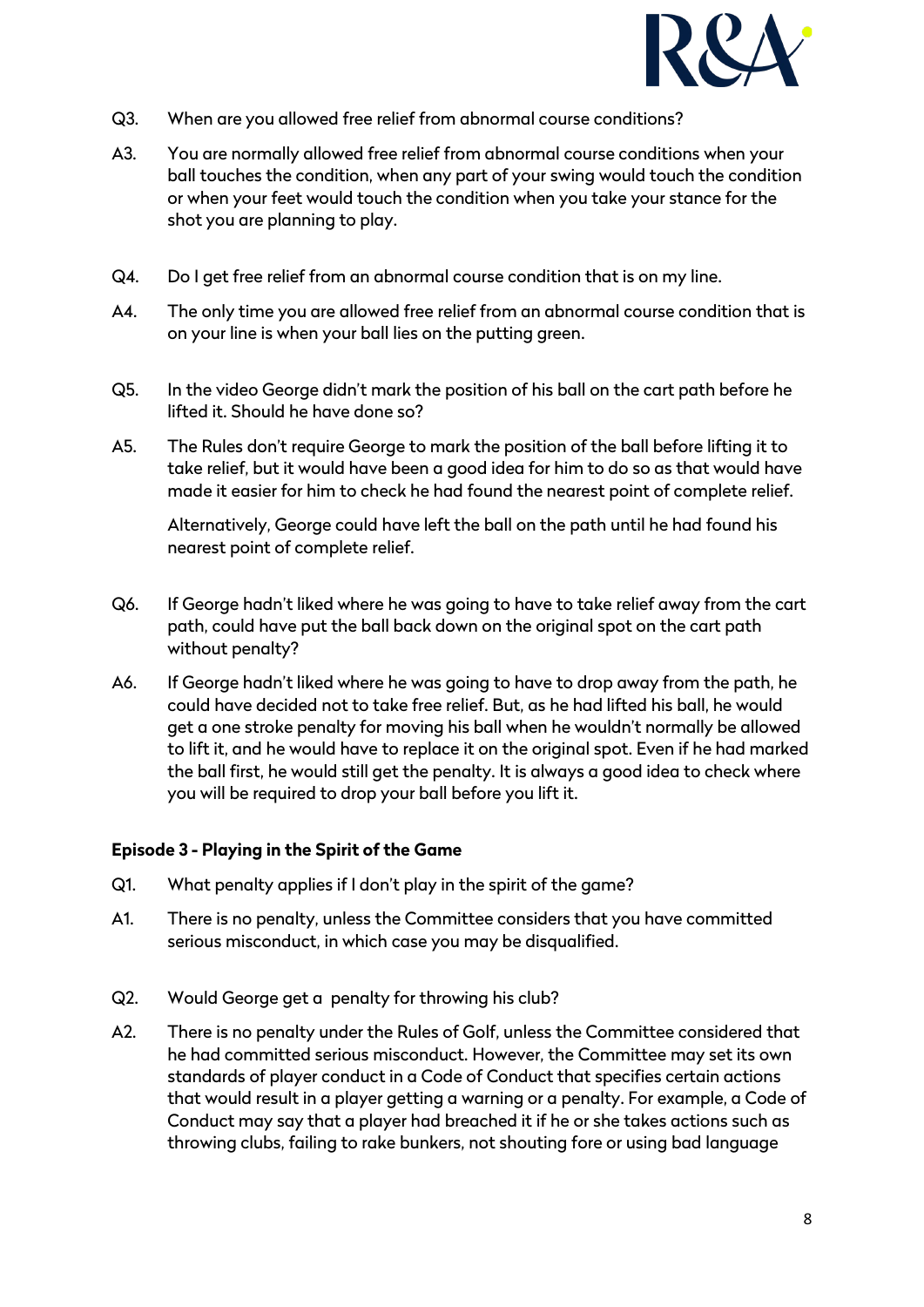

#### **Episode 4 - Penalty Relief for Ball Lost or Out of Bounds**

- Q1. If I think my ball is lost outside a penalty area or out of bounds and I've played a provisional, do I have to spend 3 minutes looking for my first ball?
- A1. No, you don't have to spend any time looking for your first ball if you don't want to. But if someone else finds a ball that could be yours before you play your provisional from a point closer to the hole than where you thought your original ball was, you must check it to see if it is yours. If that ball is yours, you must abandon your provisional ball.
- Q2. If I decide that I don't want to look for my first ball when I've played a provisional, can I ask other people not to look for my ball?
- A2. You can ask other people not to look for your first ball, but you can't stop them from looking for it.

### **Episode 5 - Putting Green Do's and Don'ts**

- Q1. If I accidentally cause my ball to move on the putting green, (for example with a practice swing), what is the ruling?
- A1. If you accidentally cause your ball to move on the putting green, you simply replace your ball on the spot it was moved from, and there is no penalty. It is only on the putting green that there is no penalty in these situations. If you don't know the exact spot then you must estimate where it was.

### **Episode 6 - Play at a Good Pace**

- Q1. What actions can I take to play at a good pace?
- A1. You should:
	- Walk quickly between shots and between holes, but you don't have to run.
	- Get your yardage for your next shot and select your club while others in your group are playing their shots.
	- If you are the first player in your group to play from the tee, play your tee shot and then mark your scorecard for the previous hole.
	- If you wear a glove, put it on as you are walking towards your ball.
	- Play "Ready Golf" when it is safe and responsible for you to do so. This only applies to stroke play though as the order of play is an important part of the tactics of match play.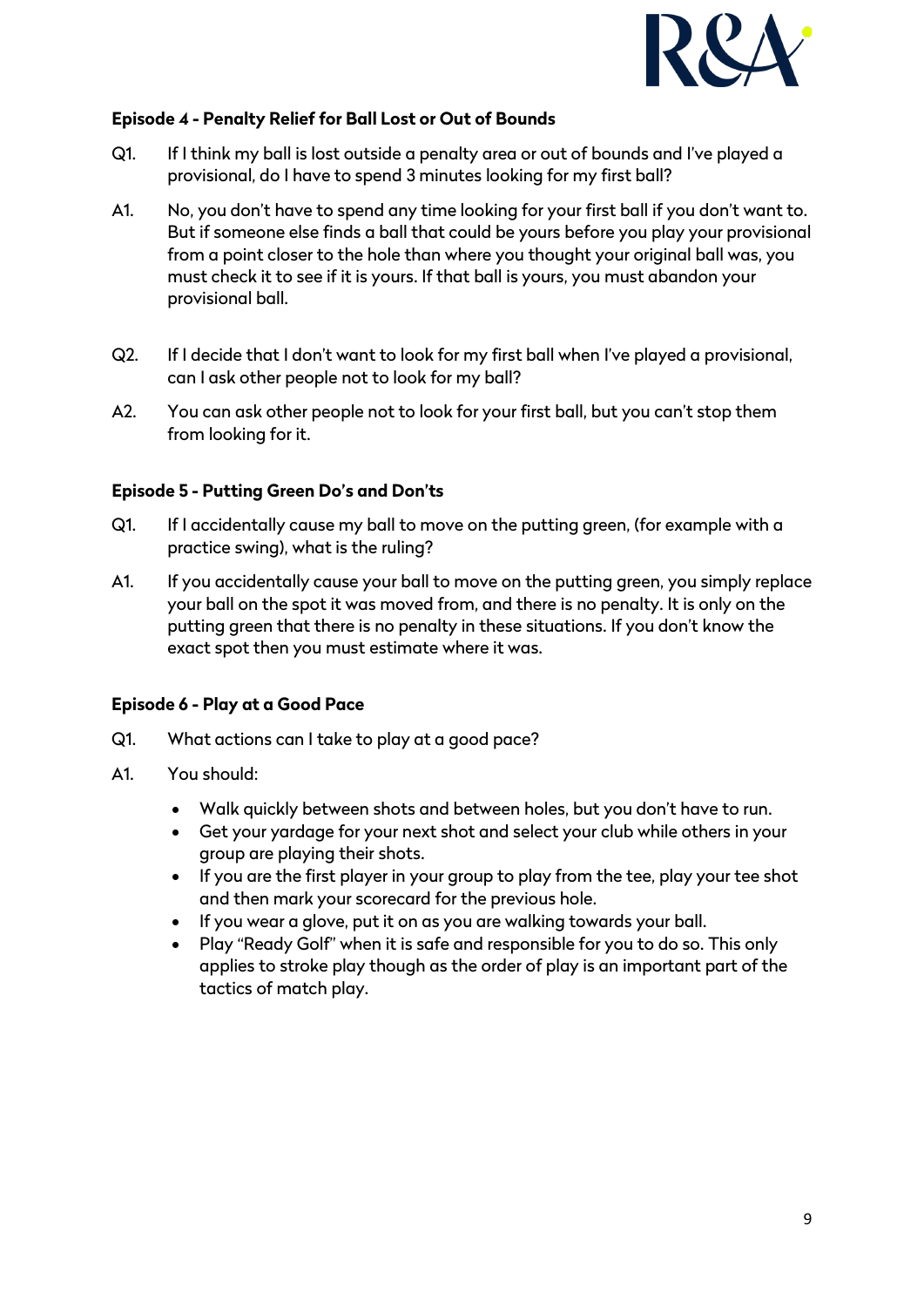

### **Episode 7 - Penalty Area Relief**

- Q1. Do I need to find my ball in a penalty area to take relief from the penalty area?
- A1. You don't need to find your ball in a penalty area to be allowed to take relief, but, you must either know that your ball is in a penalty area or be virtually certainty that your ball is in the penalty area to take back-on-the-line relief or lateral relief.

If you are not virtually certain your ball is in the penalty area, your only option is to play again from where you played your last stroke, under penalty of stroke-anddistance.

### **Episode 8 - Bunker Do's and Don'ts**

- Q1. George put one of his clubs down in the bunker. Is that allowed under the Rules?
- A1. Yes, you are allowed to place your clubs, equipment or other objects in the bunker. George could even have taken his whole bag into the bunker with him if he had wanted to and placed that down in the bunker.
- Q2. In the 'Conor on the Course' segment, Conor said that you need to make sure you don't cause the ball to move when you remove loose impediments like stones and leaves. What happens if you do cause the ball to move when you move loose impediments?
- A2. If you move loose impediments and that causes your ball to move, your ball must be replaced on its original spot (which if not known must be estimated). If this happens anywhere except on the putting green or the teeing area, you also get one penalty stroke.
- Q3. What happens if you cause your ball to move when you remove a movable obstruction like a rake, a towel or a bottle.
- A3. Movable obstructions are not normally found on the golf course, so if your ball moves when a movable obstruction is removed, there is no penalty and you must replace your ball on its original spot (which if not known must be estimated).

### **Episode 9 - Penalty Relief for Unplayable Ball**

- Q1. If George had chosen to take the two club-length lateral relief option and the ball had rolled back into the bush, would he have been allowed to drop again without another penalty stroke?
- A1. The two club-length lateral relief area for unplayable relief is measured from where the ball lies. That means if the ball comes to rest anywhere within two club-lengths of where the ball originally lay in the bush, no nearer the hole, the ball would be back in play and would need to be played from that position. George could then decide to take another unplayable drop based on the ball's new position, but that would be for a second one stroke penalty.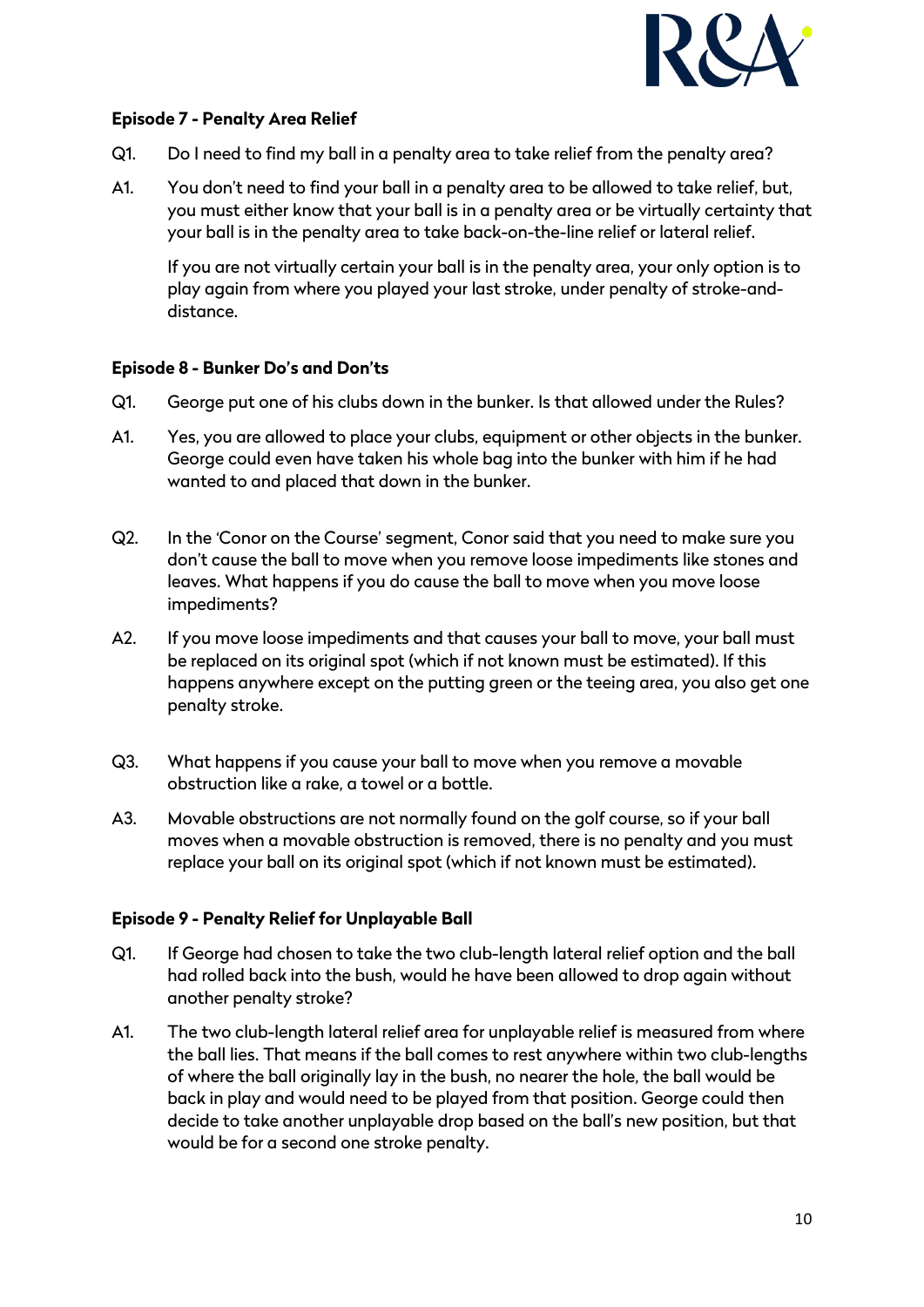

#### **Episode 10 - Playing the Course as You Find It**

- Q1. George didn't look like he told anyone that he was going to lift his ball to identify it. Should he have done so?
- A1. No. If a ball might be yours but you cannot identify it as yours where it lies, you may lift the ball to identify it. You must mark the spot of the ball first and you must not clean the ball any more than is needed to identify it, but, there is no need to tell anyone else that you are going to lift your ball to identify it.
- Q2. Before George cuts the branch he backed into the branch. Would there have been a problem if he had played his shot from that position?
- A2. When George was first looking at how to play the shot, we saw that he could quite easily stand to play the ball without needing to move the branch that much at all. That means he cannot choose another way of standing to play his shot that would result in more movement of the branch. In other words, George must find the way of standing to play his shot that moves the branches the least amount. If George had played a shot at the ball when he had backed into the branches, he would get the general penalty.
- Q3. George looked like he touched the ground with his putter between him and the hole when he was looking at his line. Is that allowed?
- A3. Yes you can touch your line without penalty, providing you don't do anything to improve your line.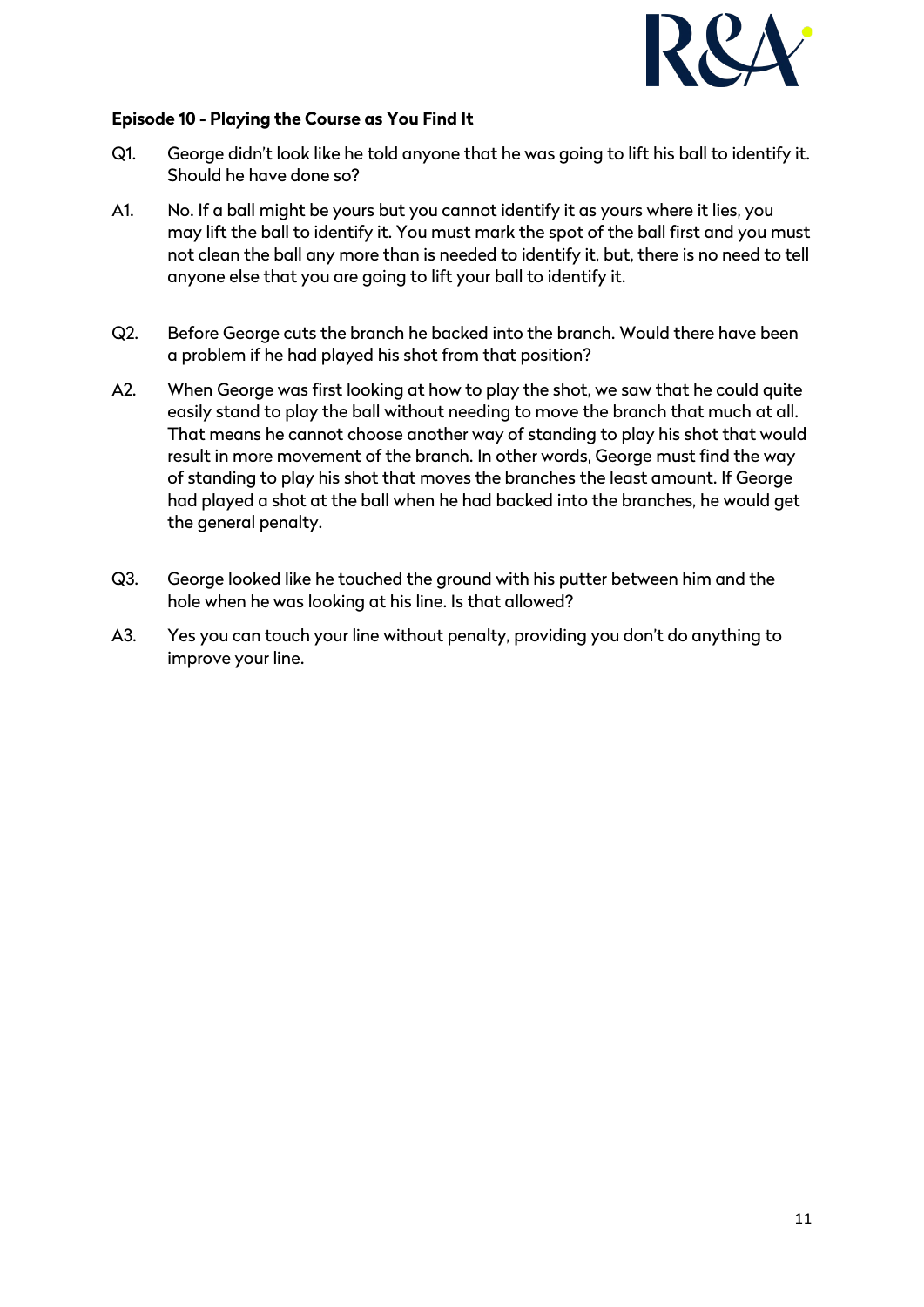

### **Running a Practical Session**

It is recommended that you give your juniors a chance to practice the relief Rules that are covered in the Rules Skool videos to ensure that they have fully understood these important Rules.

A list of 11 scenarios are detailed on page 13 of this pack and these match with the Scenario Cards that are provided on pages 14 – 18. We have suggested a couple of ways that you could use these under Options 1 and 2 below. But, there are many other ways that you could do this and it is up to you to do this in the way that will work best for your group.

# **Length of Session**

You should adapt the length of a Rules practical session depending on the age of your group, for example:

- For younger juniors we would suggest that you spend just 5 10 minutes covering 2 - 3 scenarios at a time. So, perhaps this could be done in the middle of, or at the end of a coaching session.
- Even for older juniors, we would recommend limiting a Rules practical session to a maximum of 15 - 20 minutes with 4 – 6 scenarios available for them to try.

That should increase the likelihood that they will retain the information.

# **Setting Up the Scenarios**

To run this session, you should ideally find a practice area or an area of the course which has the features required for the scenarios that you plan to cover that day. Irrespective of the scenarios you are covering, you should always ensure that there is a flagstick visible to be used as a reference for the relief scenarios.

The other course features required for all of the scenarios are listed below, however, you can always improvise if certain features are not available. For example, if you don't have an area with a penalty area (which will often be the case), you could borrow 4 red stakes from the greenkeeper and create a rectangular penalty area (or of whatever shape you like for that matter).

- A bunker
- A putting green
- A tree or bush
- A path, or some other abnormal course conditions such as a drain cover or sprinkler head
- Two tee markers (or large stones or other objects could be used) placed around 6 paces apart on the fairway
- A penalty area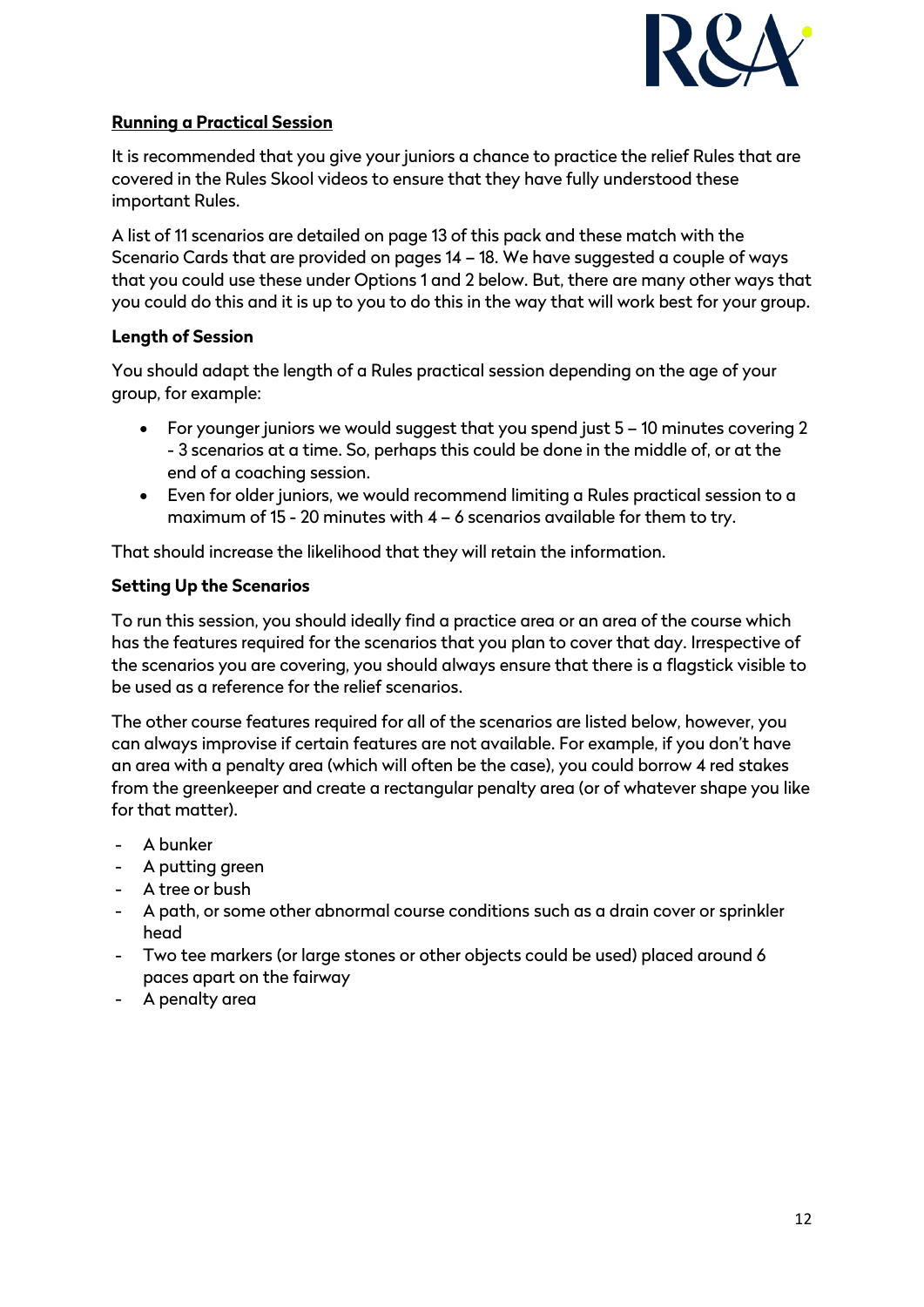

If possible, the scenarios should be set up as detailed below. These will then match with the Scenario Cards which start on the next page.

| <b>Scenario</b> | <b>Recommended Set Up</b>                                                                                                                                                                                   |  |  |
|-----------------|-------------------------------------------------------------------------------------------------------------------------------------------------------------------------------------------------------------|--|--|
|                 | Place a marker or tee in the rough, but just a few inches from the fairway.                                                                                                                                 |  |  |
| $\mathbf{2}$    | Place a marker or tee in the teeing area.                                                                                                                                                                   |  |  |
| 3               | Place a ball close to the edge of the bush where it can be seen, but where the<br>player would likely want to take unplayable relief.                                                                       |  |  |
| ◢               | Place a ball in a bush where it can be seen, but where the player would likely<br>want to take unplayable relief.                                                                                           |  |  |
| 5               | Place a ball on a sprinkler head or on another immovable obstruction such as<br>a drain cover.                                                                                                              |  |  |
| 6               | Place a ball on grass close to a path (or another immovable obstruction such<br>as a sprinkler or drain cover) so that the player would have to stand on the<br>path (obstruction) to play their next shot. |  |  |
| $\overline{7}$  | Place a ball in the red penalty area.                                                                                                                                                                       |  |  |
| 8               | Place a ball in the red penalty area.                                                                                                                                                                       |  |  |
| 9               | Place a ball in a bunker and put stones, leaves and twigs near to ball,<br>including putting one so close to the ball that the ball would likely move if<br>the loose impediment was moved.                 |  |  |
| 10              | Place a ball on the putting green and place a pitch mark, some spike marks<br>and sand between the ball and the hole.                                                                                       |  |  |
| 11              | Place a ball in some thick rough and position it so the identification mark<br>can't be seen.                                                                                                               |  |  |

# **Suggested Ways of Running a Practical Session**

Print off the Scenario Cards on pages 14 - 18 and cut along the red line on each page up to leave one scenario on each piece of paper. You can then fold the paper down the dotted line so that the scenario is on one side of the page and the demonstrator checklist is on the back.

### Option 1

Split your group into pairs or teams to work together.

One member of the group should read out the scenario from the Scenario Card and another member of the group should act as the player to carry out the ruling. The group member with the scenario card should run through the correct ruling if need be, or mention anything that has been missed by 'the player' based on the Demonstrator Checklist.

### Option 2

For juniors that don't mind giving things a try, split your group into teams with one organiser assigned to each group. The organiser should then read out the scenario from the Scenario Card and encourage one member of the group to try the ruling. The organiser will then run through the correct ruling if need be, or mention anything that has been missed by 'the player' based on the Demonstrator Checklist.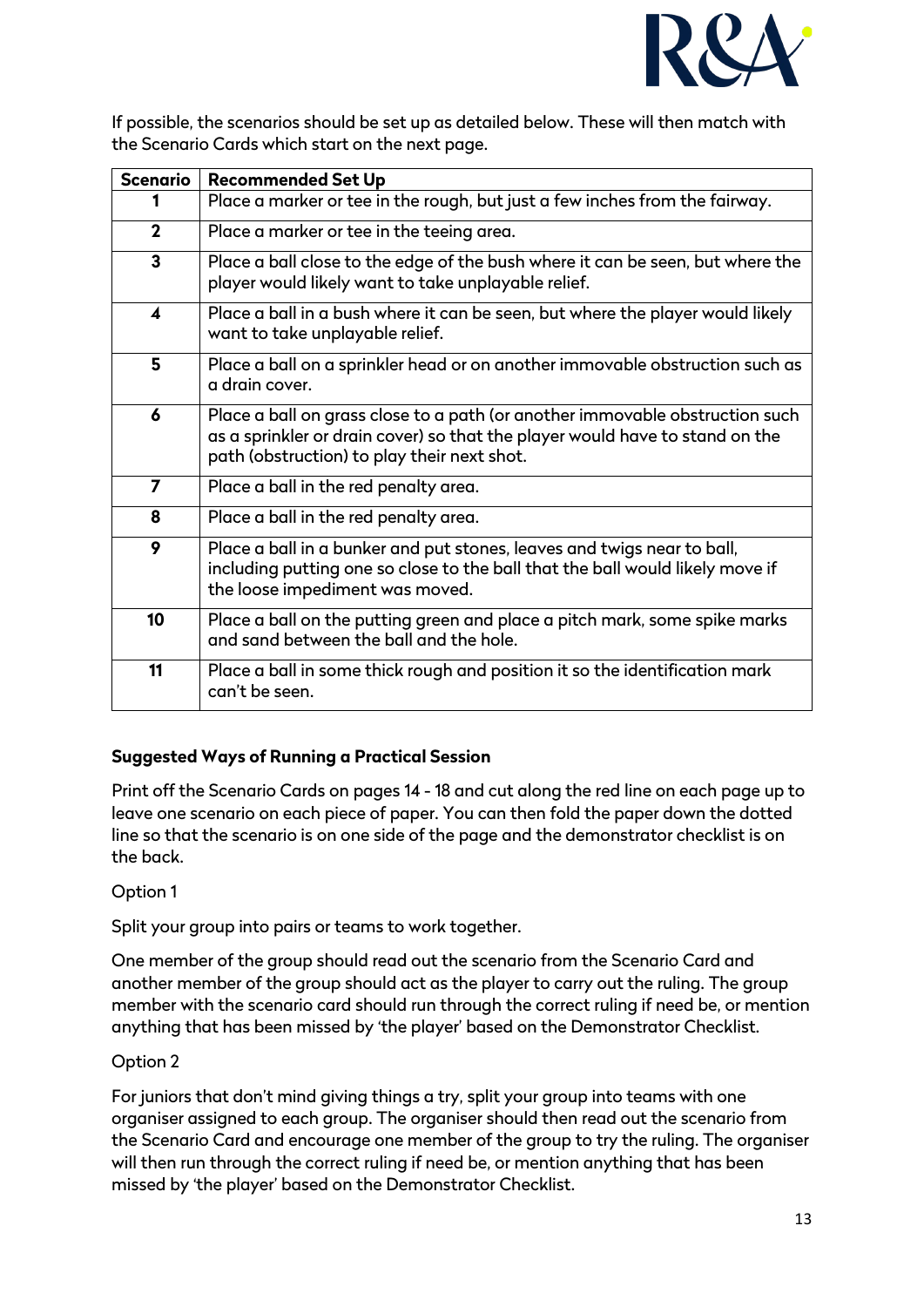

# **Scenario Cards**

| <b>Scenario 1</b>                                                                                                                                                                                                                           | <b>Scenario 1 - Demonstrator Checklist</b>                                                                                                                                                                                                                                                                                                                                                                                                                                                                                                                                          |
|---------------------------------------------------------------------------------------------------------------------------------------------------------------------------------------------------------------------------------------------|-------------------------------------------------------------------------------------------------------------------------------------------------------------------------------------------------------------------------------------------------------------------------------------------------------------------------------------------------------------------------------------------------------------------------------------------------------------------------------------------------------------------------------------------------------------------------------------|
| You've hit your third shot out of bounds<br>from the edge of the rough (from the point<br>where the marker or tee has been placed).<br>Demonstrate what you should do now<br>Say what number of shot will you be<br>playing next            | Player should put down a tee at the point where<br>the last shot was played (recommended but not<br>required).<br>This is the reference point for the drop.<br>$\bullet$<br>Player should drop within ONE club-length of the<br>$\bullet$<br>reference point, but no nearer the hole.<br>Player must go through the dropping procedure<br>$\bullet$<br>(see the checklist points that apply to all dropping<br>scenarios).<br>This could allow the player to drop on the fairway,<br>even if their last shot was from the rough.<br>The next shot will be the 5 <sup>th</sup> shot. |
| <b>Scenario 2</b>                                                                                                                                                                                                                           | <b>Scenario 2 - Demonstrator Checklist</b>                                                                                                                                                                                                                                                                                                                                                                                                                                                                                                                                          |
| You hit your tee shot towards some<br>bushes (from the point where the marker<br>or tee has been placed) and you're not sure<br>if you will find your ball in the bushes.<br>Demonstrate and explain what do<br>$\bullet$<br>should do now! | Player should announce they are going to play a<br>provisional ball.<br>Player should play a provisional ball.<br>$\bullet$<br>Player can play from anywhere inside the teeing<br>$\bullet$<br>area.<br>The ball could be teed (if the player wants).<br>Player has 3 minutes to search for the 1st ball.<br>If the first ball isn't found, the player must<br>$\bullet$<br>continue with the provisional ball.<br>The next shot with the provisional will be the 4 <sup>th</sup> .                                                                                                 |
| <b>Scenario 3</b>                                                                                                                                                                                                                           | Scenario 3 - Demonstrator Checklist                                                                                                                                                                                                                                                                                                                                                                                                                                                                                                                                                 |
| Your ball is lying in a bush, so you decide<br>to declare it unplayable.<br>Demonstrate taking lateral relief.<br>Say what penalty would apply (if any).                                                                                    | Player should put a tee behind the ball in the bush<br>if possible (recommended but not required).<br>The position where the ball lies in the bush is the<br>reference point for the drop.<br>Player should drop within TWO club-lengths of the<br>reference point, but no nearer the hole.<br>Player must go through the dropping procedure<br>$\bullet$<br>(see the checklist points that apply to all dropping<br>scenarios).<br>Player should say that there is a one stroke<br>penalty for taking this kind of relief.                                                         |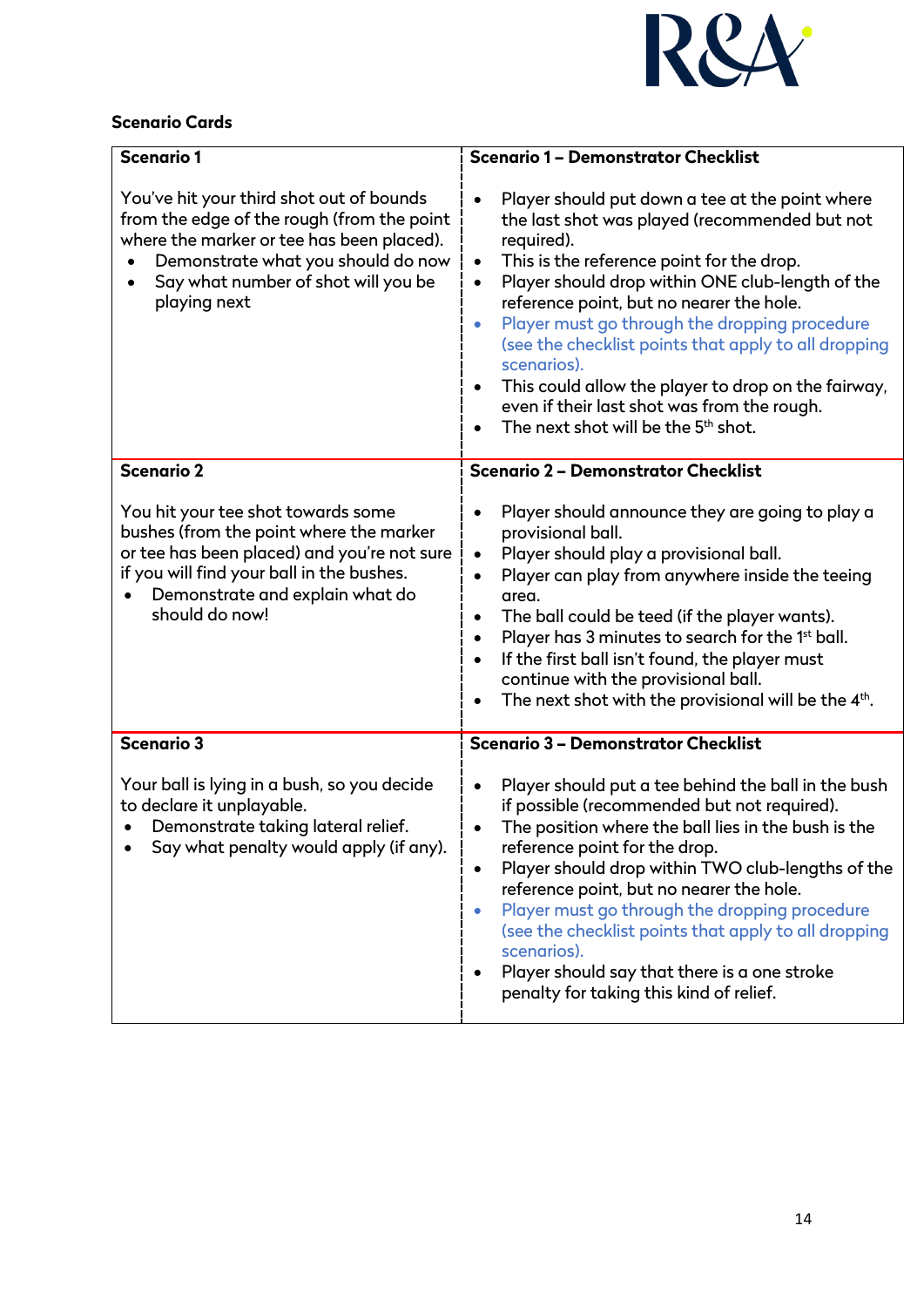

| Scenario 4                                                                                                                                                                               | Scenario 4 - Demonstrator Checklist                                                                                                                                                                                                                                                                                                                                                                                                                                                                                                                                                                                                                                                                                                                                                                                                                                                                                |
|------------------------------------------------------------------------------------------------------------------------------------------------------------------------------------------|--------------------------------------------------------------------------------------------------------------------------------------------------------------------------------------------------------------------------------------------------------------------------------------------------------------------------------------------------------------------------------------------------------------------------------------------------------------------------------------------------------------------------------------------------------------------------------------------------------------------------------------------------------------------------------------------------------------------------------------------------------------------------------------------------------------------------------------------------------------------------------------------------------------------|
| Your ball is lying in a bush, so you decide<br>to declare it unplayable.<br>Demonstrate taking back-on-the-line<br>relief.<br>Say what penalty would apply (if any).<br>٠                | Player should go back on THE LINE, which means<br>walking further away the hole than where the ball<br>lay in the bush, keeping that point between them<br>and the hole (they might have to use their best<br>judgement to do that).<br>Player can go back as far as they want.<br>When the player decides where to drop, he or she<br>$\bullet$<br>should put down a tee at their chosen spot on THE<br>LINE (recommended but not required).<br>This is the reference point for the drop.<br>$\bullet$<br>Player should drop within ONE club-length of the<br>$\bullet$<br>reference point, but no nearer the hole.<br>Player must go through the dropping procedure<br>(see the checklist points that apply to all dropping<br>scenarios).<br>Player should say there is a ONE stroke penalty<br>for taking this kind of relief.                                                                                 |
| <b>Scenario 5</b>                                                                                                                                                                        | <b>Scenario 5 - Demonstrator Checklist</b>                                                                                                                                                                                                                                                                                                                                                                                                                                                                                                                                                                                                                                                                                                                                                                                                                                                                         |
| Your ball lies on a sprinkler head (or other<br>abnormal course condition).<br>Demonstrate how to take relief away<br>from the sprinkler head.<br>Say what penalty would apply (if any). | Player should identify the point that is nearest to<br>where the ball lies where there is no interference<br>from the sprinkler head to the lie of the ball,<br>player's stance, or area of intended swing. But this<br>point must be no nearer the hole.<br>Player should put down a tee at this point<br>٠<br>(recommended but not required).<br>This is the reference point for the drop.<br>$\bullet$<br>Player should drop within ONE club-length of the<br>$\bullet$<br>reference point, but no nearer the hole.<br>Player must go through the dropping procedure<br>(see the checklist points that apply to all dropping<br>scenarios).<br>Player must have complete relief from the<br>$\bullet$<br>sprinkler head. This means no interference to the<br>lie of the ball, player's stance, or area of intended<br>swing.<br>Player should say this is FREE relief, so there is no<br>$\bullet$<br>penalty. |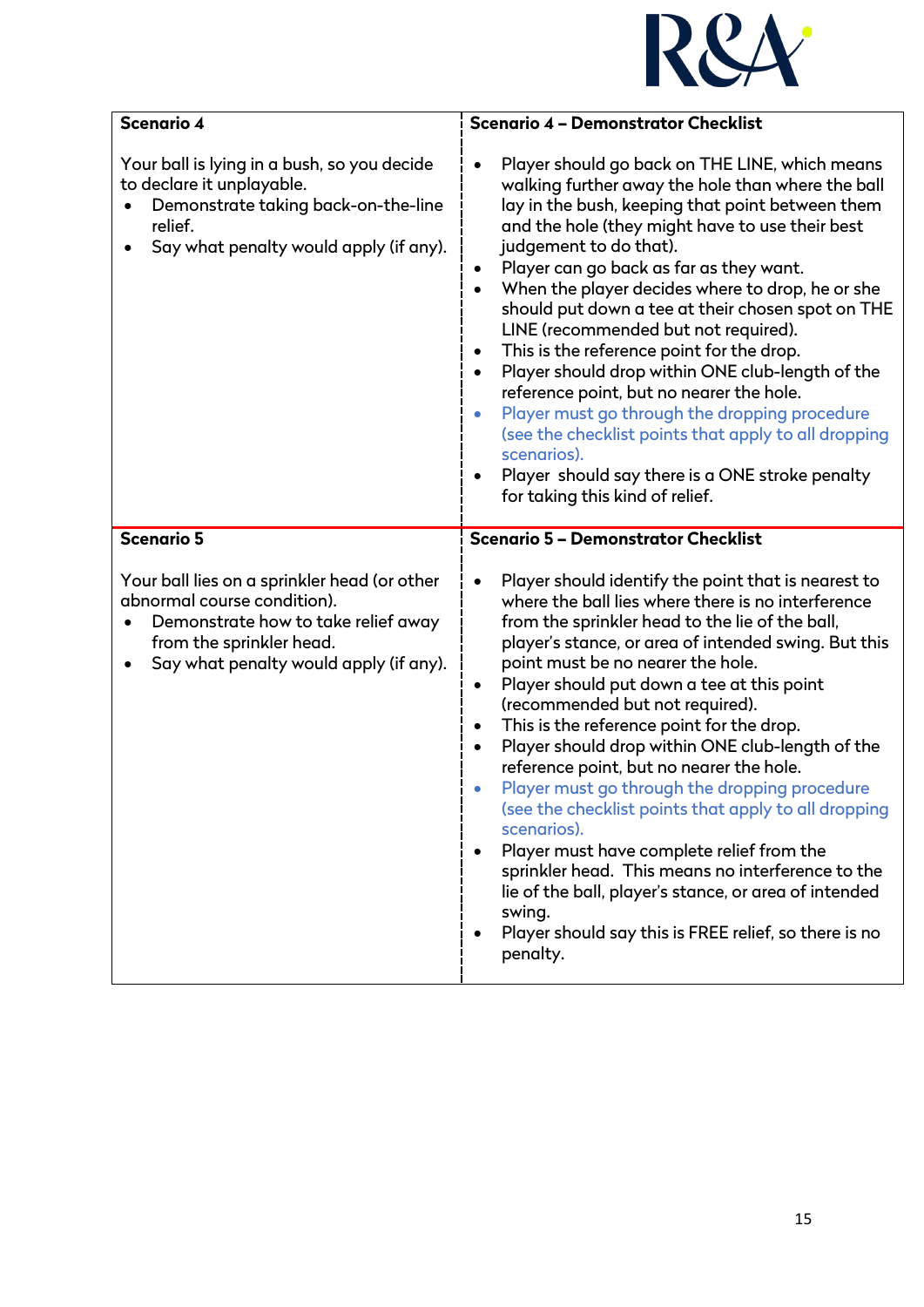

| Scenario 6                                                                                                                                                                                                                   | Scenario 6 - Demonstrator Checklist                                                                                                                                                                                                                                                                                                                                                                                                                                                                                                                                                                                                                                                                                                                                                                                                                                                                                                                        |
|------------------------------------------------------------------------------------------------------------------------------------------------------------------------------------------------------------------------------|------------------------------------------------------------------------------------------------------------------------------------------------------------------------------------------------------------------------------------------------------------------------------------------------------------------------------------------------------------------------------------------------------------------------------------------------------------------------------------------------------------------------------------------------------------------------------------------------------------------------------------------------------------------------------------------------------------------------------------------------------------------------------------------------------------------------------------------------------------------------------------------------------------------------------------------------------------|
| Your ball is lying on grass, but you would<br>be standing on an artificial path (or<br>sprinkler head) to play your shot.<br>Demonstrate how to take relief away<br>from the path.<br>Say what penalty would apply (if any). | Player should identify the point that is nearest to<br>where the ball lies where there is no interference<br>from the sprinkler head to the lie of the ball,<br>player's stance, or area of intended swing. But this<br>point must be no nearer the hole.<br>Player should put down a tee at this point<br>$\bullet$<br>(recommended but not required).<br>This is the reference point for the drop.<br>$\bullet$<br>Player should drop within ONE club-length of the<br>$\bullet$<br>reference point, but no nearer the hole.<br>Player must go through the dropping procedure<br>(see the checklist points that apply to all dropping<br>scenarios).<br>Player must have complete relief from the path at<br>the spot where the ball comes to rest. This means<br>there must be no interference to the lie of the ball,<br>player's stance, or area of intended swing.<br>Player should say this is FREE relief, so there is no<br>$\bullet$<br>penalty. |
| <b>Scenario 7</b>                                                                                                                                                                                                            | Scenario 7 - Demonstrator Checklist                                                                                                                                                                                                                                                                                                                                                                                                                                                                                                                                                                                                                                                                                                                                                                                                                                                                                                                        |
| Your ball is lying in a red penalty area. You<br>decide to take relief from the penalty area.<br>Demonstrate taking back-on-the-line<br>relief.<br>Say what penalty would apply (if any).                                    | Player should identify the point where ball last<br>crossed the edge of the penalty area.<br>Player should use best estimate/reasonable<br>judgement to take a line from the hole, through<br>the point where the ball last crossed the penalty<br>area and go back as far as he or she wishes on<br>that line.<br>Player should put down a tee at his / her chosen<br>spot on the line (recommended but not required).<br>This is the reference point for the drop.<br>Player should drop within ONE club-length of the<br>reference point, but no nearer the hole.<br>Player must go through the dropping procedure<br>$\bullet$<br>(see the checklist points that apply to all dropping<br>scenarios).<br>Player should say there is a ONE stroke penalty for<br>$\bullet$<br>this kind of relief.                                                                                                                                                      |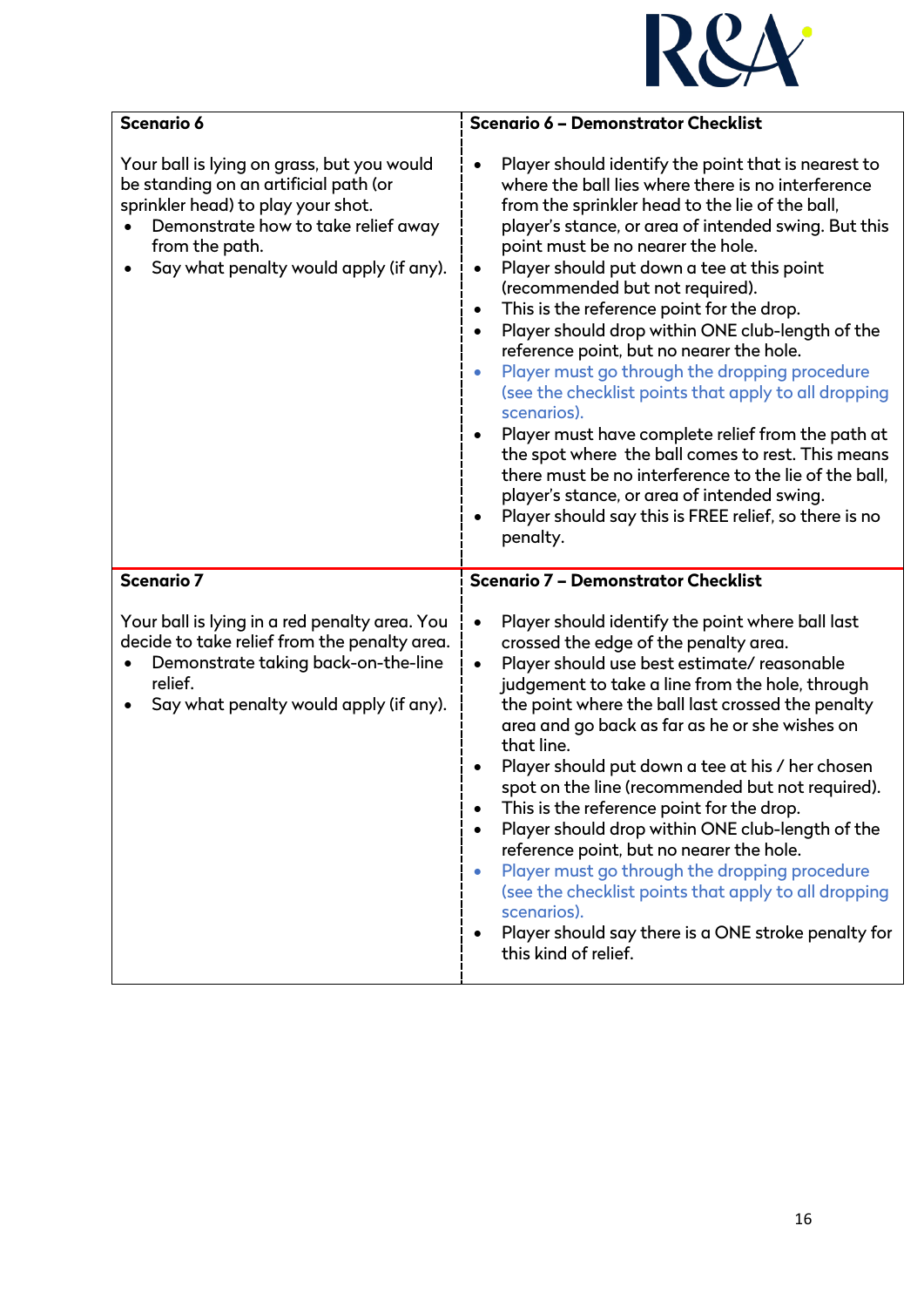

| Scenario 8                                                                                                                                                                                                                                                                                  | <b>Scenario 8 - Demonstrator Checklist</b>                                                                                                                                                                                                                                                                                                                                                                                                                                                                                                                                                                                                                                                                                                                                                     |
|---------------------------------------------------------------------------------------------------------------------------------------------------------------------------------------------------------------------------------------------------------------------------------------------|------------------------------------------------------------------------------------------------------------------------------------------------------------------------------------------------------------------------------------------------------------------------------------------------------------------------------------------------------------------------------------------------------------------------------------------------------------------------------------------------------------------------------------------------------------------------------------------------------------------------------------------------------------------------------------------------------------------------------------------------------------------------------------------------|
| Your ball is lying in a red penalty area. You<br>decide to take relief from the penalty area.<br>Demonstrate taking lateral relief.<br>Say what penalty would apply (if any).                                                                                                               | Player should identify the point where ball last<br>$\bullet$<br>crossed the edge of the penalty area (this is the<br>point where it last crossed between the stakes or<br>where it last crossed the red line, if there is a<br>painted line).<br>Player should put down a tee at the spot where<br>$\bullet$<br>the ball last crossed (recommended but not<br>required).<br>This is the reference point for the drop.<br>$\bullet$<br>Player should drop within TWO club-lengths of the<br>$\bullet$<br>reference point, but no nearer the hole.<br>Player must go through the dropping procedure<br>$\bullet$<br>(see the checklist points that apply to all dropping<br>scenarios).<br>Player should say that there is a one stroke<br>$\bullet$<br>penalty for taking this kind of relief. |
| <b>Scenario 9</b>                                                                                                                                                                                                                                                                           | <b>Scenario 9 - Demonstrator Checklist</b>                                                                                                                                                                                                                                                                                                                                                                                                                                                                                                                                                                                                                                                                                                                                                     |
| Your ball is lying in a bunker and there are<br>leaves and stones lying close to your ball.<br>Demonstrate what you can do with<br>$\bullet$<br>the leaves.<br>Explain when you would be allowed to<br>$\bullet$<br>touch the sand, and when you would<br>not be allowed to touch the sand. | Player can remove loose impediments in the<br>$\bullet$<br>bunker.<br>Player must not cause the ball to move when<br>$\bullet$<br>removing loose impediments.<br>If he / she causes ball to move, the ball must be<br>$\bullet$<br>replaced on original spot and there is a one stroke<br>penalty.<br>Cannot touch without penalty - when taking<br>$\bullet$<br>practice swings, right behind or in front of the ball,<br>on backswing for the shot, with club or hand to<br>test the condition of the sand.<br>Can touch without penalty - when leaning on a<br>$\bullet$<br>club (without testing).                                                                                                                                                                                         |
| <b>Scenario 10</b>                                                                                                                                                                                                                                                                          | <b>Scenario 10 - Demonstrator Checklist</b>                                                                                                                                                                                                                                                                                                                                                                                                                                                                                                                                                                                                                                                                                                                                                    |
| Your ball is lying on the putting green.<br>There is a pitch mark on your line as well<br>as some sand, some leaves and spike<br>marks.<br>Demonstrate what you can do.                                                                                                                     | Player can repair pitch mark and spike marks on<br>٠<br>putting green only.<br>Player can remove sand and leaves.<br>$\bullet$                                                                                                                                                                                                                                                                                                                                                                                                                                                                                                                                                                                                                                                                 |
| <b>Scenario 11</b>                                                                                                                                                                                                                                                                          | <b>Scenario 11 - Demonstrator Checklist</b>                                                                                                                                                                                                                                                                                                                                                                                                                                                                                                                                                                                                                                                                                                                                                    |
| Your ball is lying in some thick rough. You<br>can't see the identification mark on the<br>ball to know for certain that its yours.<br>Demonstrate what you should do to<br>٠<br>identify the ball.                                                                                         | Player must mark the position of his / her ball (e.g.<br>$\bullet$<br>with a tee), before lifting the ball to check for<br>brand, number, make or any identification marks.<br>Player must not clean ball except to the extent<br>$\bullet$<br>necessary to identify it as his / her ball.<br>Player must replace the ball on the original spot.<br>$\bullet$                                                                                                                                                                                                                                                                                                                                                                                                                                  |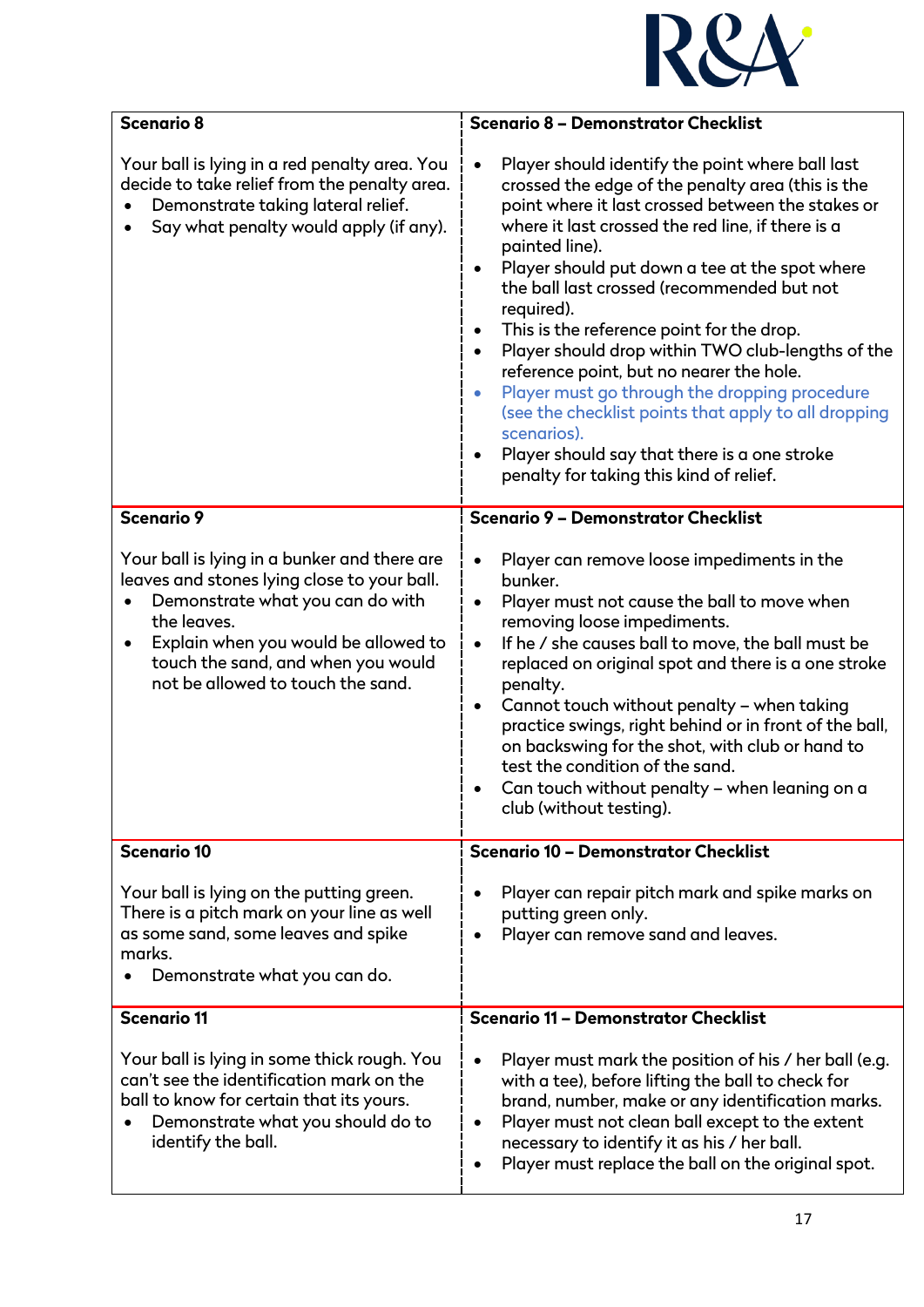

#### **Demonstrator Checklist that applies to all Dropping Scenarios**

- It is recommended (but not required) for the player to measure out the size of his / her relief area to the side of the reference point that he / she plans to drop.
- When the relief area is being measured, the player should use the longest club in his / her bag (except for a putter), so this will likely be a driver.
- The relief area must be no nearer the hole than the reference point.
- Any ball can be dropped (i.e. the original ball or another ball).
- The ball must be dropped from knee height.
- The ball must first strike the ground in the relief area.
	- o If the ball comes to rest inside the relief area, the relief procedure is complete.
	- o If the ball rolls outside the relief area, the player must drop a ball in the relief area for a second time.
		- If the ball comes to rest inside the relief area, the relief procedure is complete.
		- **If the ball rolls outside the relief area, the player must place the ball on the spot** where it first hit the ground on the second drop.
- If the ball doesn't strike the ground in the relief area on either drop, that drop doesn't count
- See Rule 14.3 for full details of the dropping procedure.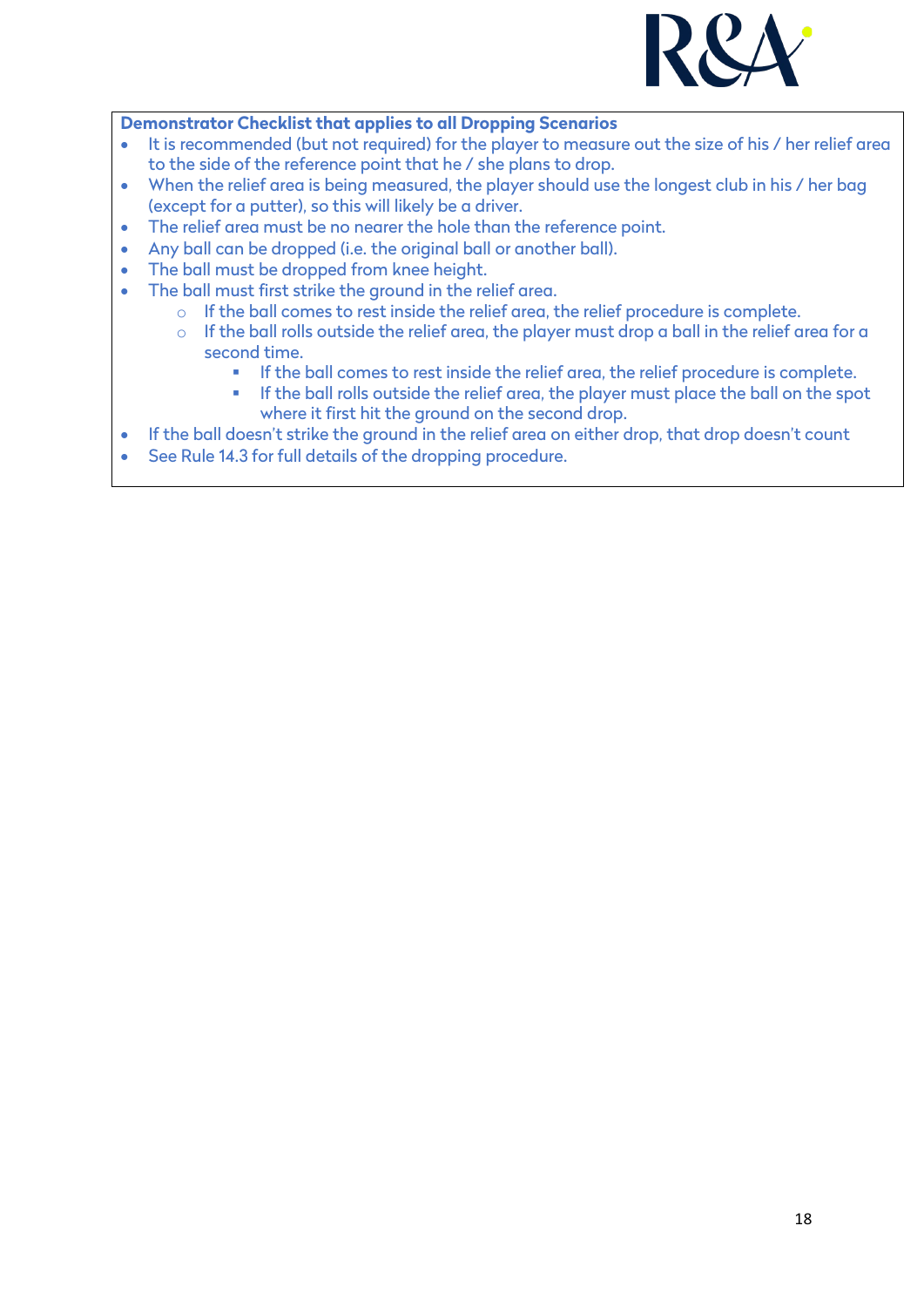

### **Additional Rules Resources**

### **The Rules Academy (Level 1)**

We would encourage all junior organisers to refresh their knowledge of the basics of the Rules of Golf by completing the online Rules Academy course, before you help to teach juniors about the Rules of Golf. The Rules Academy covers the most commonly occurring Rules situations and culminates in the official (but optional) R&A Level 1 Exam.

Why not encourage your older and more experienced juniors to register and complete the Rules Academy, including the Level 1 exam at the end.

# **R&A Rules of Golf App**



The Rules Skool videos and associated quiz are available on the Rules of Golf App, but there are many other aspects of the App, which should help your and your juniors get to grips with the Rules of Golf:

Visual Search – a quick and easy way to find the Rule you are looking for

Rules Essentials – A series of 10 short animated videos covering the basics of the Rules

Rules Quiz – Beginner, Intermediate and Advanced questions will help golfers with all levels of Rules knowledge test how much they really know

Most importantly, the App also includes full details of the Rules of Golf and the associated diagrams and videos, and is available in over 15 languages.

iOS App: <https://apps.apple.com/gb/app/rules-of-golf/id1435204099>

Android App : <https://play.google.com/store/apps/details?id=com.randa.android>

### **Rules From The Garden Videos**

This fun set of videos, will help all golfers learn more of the basics of the Rules of Golf.

[https://www.youtube.com/results?search\\_query=The+R%26A+Rules+from+the+garden](https://www.youtube.com/results?search_query=The+R%26A+Rules+from+the+garden)

### **Level 2 Rules Seminar**

If you are junior organiser who has completed the Rules Academy and you are interested in taking your own Rules knowledge to the next level, why not contact your national golf union to register your interest in attending a Level 2 Rules Seminar. These seminars are taught by the national golf unions using The R&A's education materials.

Some older and more experienced juniors may also be interested in attending this level of seminar.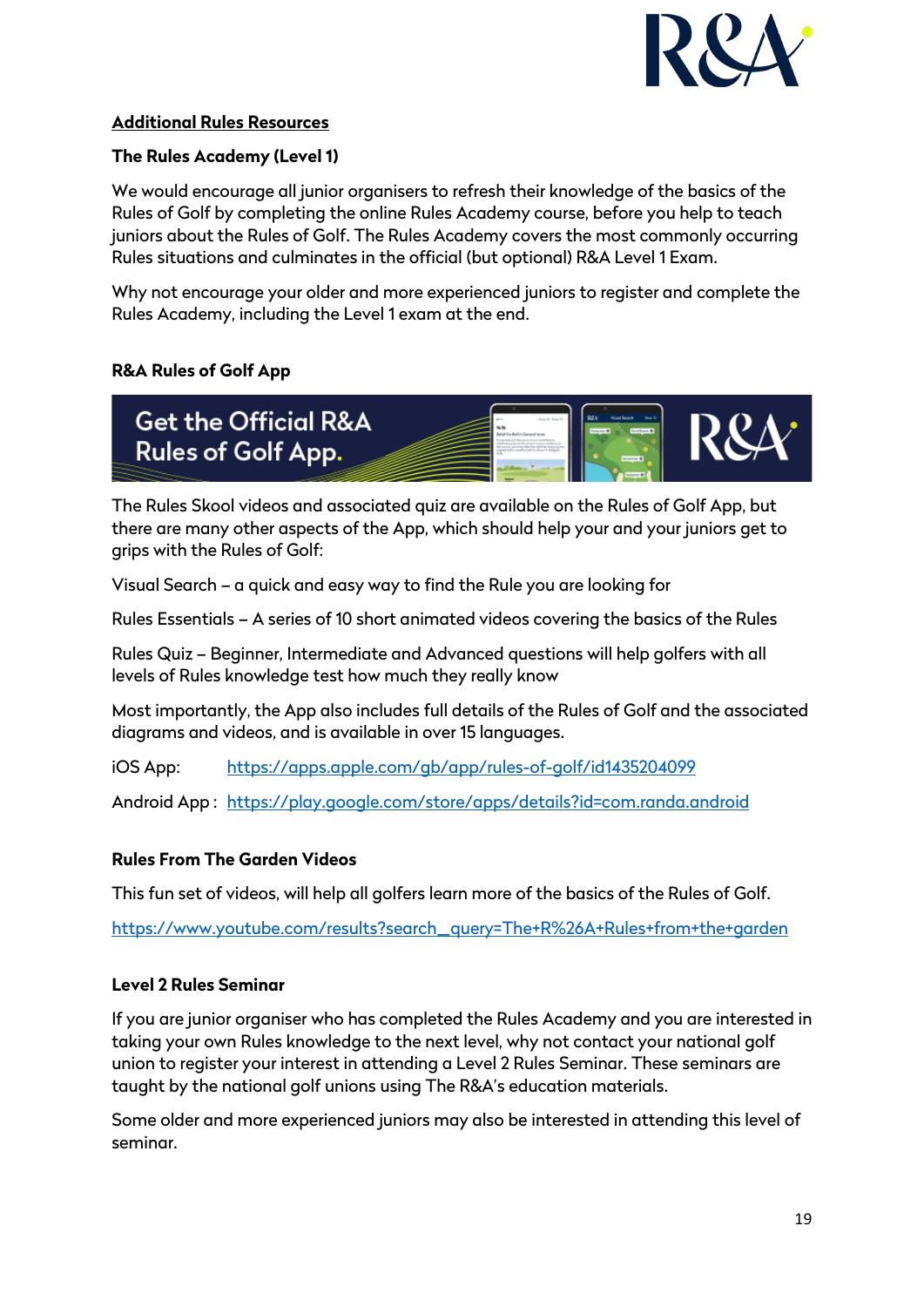

# **Ask the Experts**

If your juniors have questions relating to the Rules Skool videos or other Rules of Golf questions that you would like help with, please send these to the following email address with the heading 'Rules Skool Open Query':

#### [Rules@randa.org](mailto:Rules@randa.org)

We will include any frequently asked questions to the FAQ's section of this document and we may also look to cover some of these in future Q&A's on social media.

#### **Quiz Answers**

#### **Front 9 Answers**

| <b>Question</b>  | <b>Answer</b> | <b>Explantation</b>                                                     |
|------------------|---------------|-------------------------------------------------------------------------|
|                  | B             | When playing your ball from the teeing area, you may play the ball      |
|                  |               | from a tee placed on the ground or from the ground itself.              |
| $\mathbf{2}$     | $\mathsf{C}$  | When you are required to measure under the Rules of Golf, club-         |
|                  |               | length is the length of the longest club you have in your bag, other    |
|                  |               | than a putter.                                                          |
| 3                | C             | The only relief procedure which has a two club-length relief area is    |
|                  |               | lateral relief.                                                         |
| $\blacktriangle$ | B.            | Your ball is lost if it's not found in three minutes after you begin to |
|                  |               | search for it.                                                          |
| 5                | $\mathsf{C}$  | Free relief is not available when your ball is in a penalty area. That  |
|                  |               | means you are not allowed to take free relief from an animal hole       |
|                  |               | in a penalty area.                                                      |
| 6                | $\mathsf{C}$  | You are allowed to remove loose impediments and movable                 |
|                  |               | obstructions from a bunker, but you cannot remove sand.                 |
| $\overline{ }$   | B             | If you drop in the relief area and it comes to rest outside the relief  |
|                  |               | area, you must drop a ball in the relief area for a second time.        |
| 8                | B             | You should prepare in advance for your next stroke and be ready         |
|                  |               | to play when it is your turn.                                           |
| 9                | A             | You cannot play a provisional ball when you know your ball is in a      |
|                  |               | penalty area.                                                           |

#### **Back 9 Answers**

| <b>Question</b> | <b>Answer</b> | <b>Explanation</b>                                                                                                                                                                                                                                                                                                                                                                                      |
|-----------------|---------------|---------------------------------------------------------------------------------------------------------------------------------------------------------------------------------------------------------------------------------------------------------------------------------------------------------------------------------------------------------------------------------------------------------|
| 10              | B             | When taking back-on-the-line or lateral relief from a penalty area,<br>the reference point for your drop is where your ball last crossed<br>into the penalty area (or where you estimate it last crossed into<br>the penalty area). So where your ball lies in the penalty area is<br>irrelevant.                                                                                                       |
| 11              |               | You are allowed free relief from an abnormal course condition<br>(such as a puddle) when you are standing in it, because that is<br>interfering with your stance.<br>You are also are allowed free relief from an abnormal course<br>condition (such as a cart path) when it interferes with the area<br>where you intend to swing, so that includes where your club will go<br>after you hit the ball. |